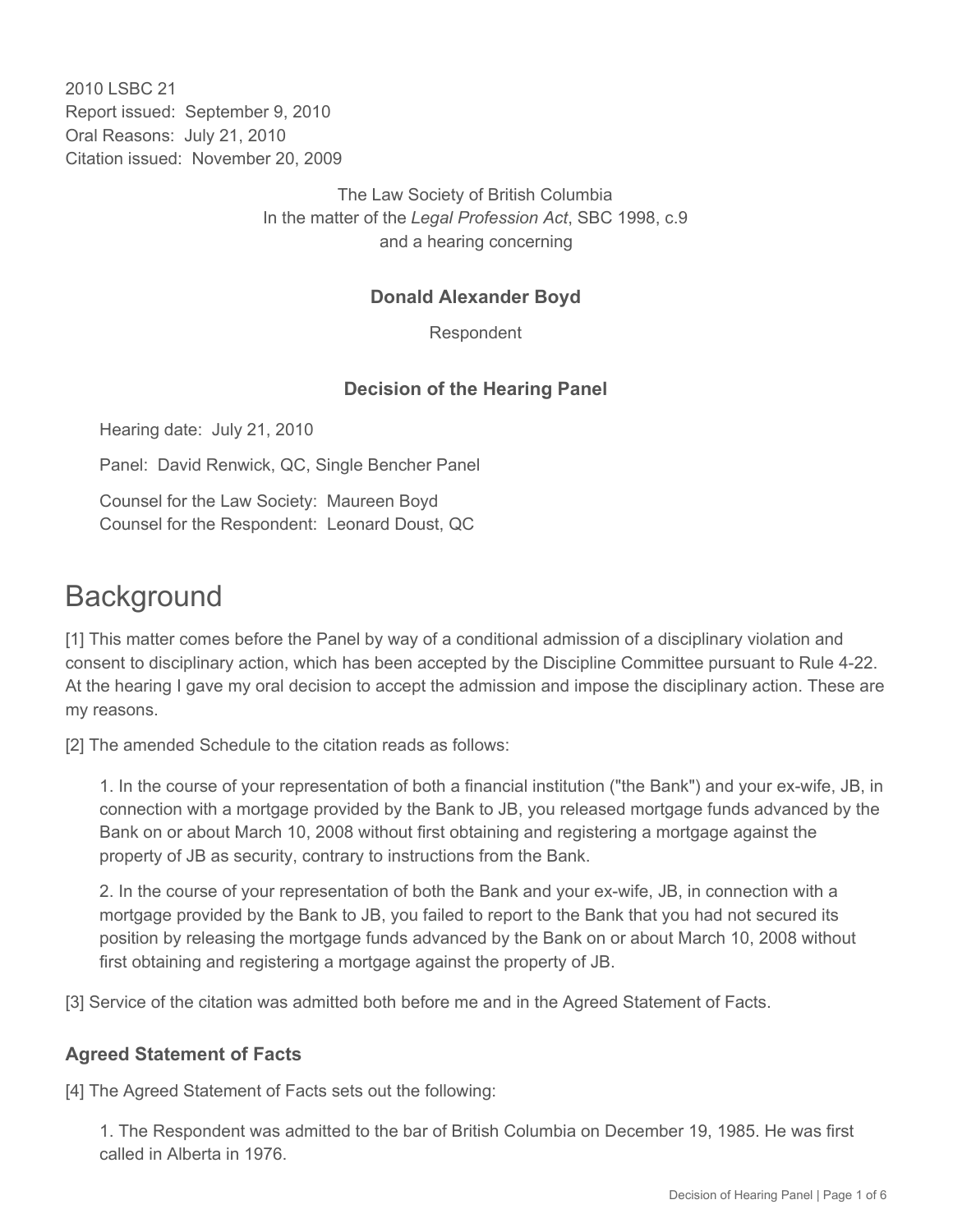2. The Respondent practises primarily in the area of insurance and family law. He has never practised real estate law.

3. On or about February 13, 2005, the Respondent's adult son entered into a contract to purchase a condominium in a development in Vancouver. The purchase price was \$212,900.

4. On or about February 25, 2008, the vendor notified the son that the purchase of the condominium would complete on March 10, 2008. At this time, the son was residing in Europe, which complicated the completion of the purchase of the condominium. In particular, the son was unable to obtain a mortgage. As a result, the son arranged that his mother, who was the former wife of the Respondent, would handle the purchase for him and on March 5, 2008, the son assigned his interest in the contract of purchase and sale of the condominium to her.

5. In or about early March 2008, the former wife JB arranged to obtain financing for the purchase of the condominium by obtaining a mortgage from the Bank on her own property (the "Existing Property"). As there was a mortgage in favour of the Bank registered on the Existing Property (the "Prior Mortgage"), it was intended that the Prior Mortgage would be discharged and replaced by a new first mortgage for a larger amount.

6. The Respondent represented his former wife JB in the purchase of the condominium and the mortgage of the Existing Property. The Respondent also represented the Bank. The Respondent did not represent his former wife JB until after the arrangements referred to in paragraph 5 were made.

7. On March 6, 2008, the Bank sent mortgage instructions to the Respondent. In these instructions, the Bank instructed the Respondent to prepare and register a first mortgage on the Existing Property in the principal amount of \$304,900 (the "New Mortgage"). The Respondent received and read these instructions.

8. The completion date for the purchase of the condominium was moved to March 12, 2008.

9. On March 10, 2008, the Respondent received a bank draft from the Bank in the amount of \$304,900 (the "Mortgage Proceeds"), which the Respondent deposited to his trust account.

10. On March 13, 2008, the Respondent submitted the executed Form A Freehold Transfer of the condominium to the Land Title Office for registration, to transfer ownership from the vendor to his former wife.

11. On March 26, 2008 and March 28, 2008, the Respondent wrote to the Bank to request the amount required to payout the Prior Mortgage.

12. The Respondent disbursed a total amount of \$195,941.34 in order to complete the purchase of the condominium. The Respondent paid to the Bank \$85,821.38 in order to pay out the outstanding amount of the Prior Mortgage. On March 31, 2008, the Respondent paid \$13,615.19 from trust to his former wife JB. A balance of \$9,522.09 from the Mortgage Proceeds remained in his trust account.

13. At some point in or about the end of March or the beginning of April 2008, the Respondent ceased to act for the Bank in respect of the New Mortgage, without carrying out the instructions of the Bank. At that time, the former wife JB had not executed any documents with respect to the New Mortgage, nor had the Respondent taken any steps to register the New Mortgage or otherwise secure the Mortgage Proceeds advanced by the Bank.

14. Further, the Respondent did not advise the Bank at any material time that: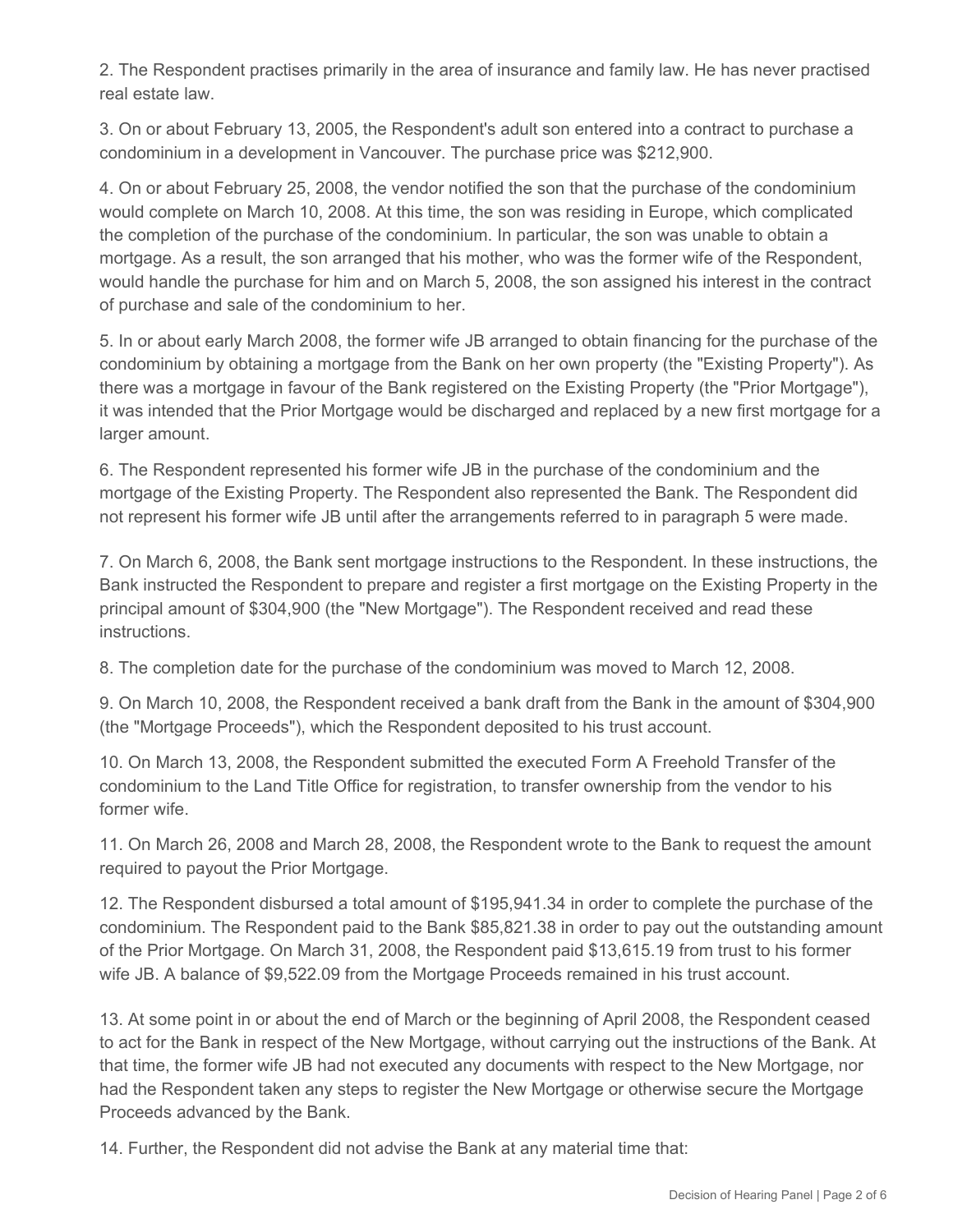(a) he was withdrawing his services;

(b) his former wife JB had not executed any documents with respect to the New Mortgage, including a Form B; and

(c) the Respondent had disbursed most of the Mortgage Funds advanced by the Bank.

15. On April 28, 2008, a discharge of the Prior Mortgage was registered. This discharge was prepared, executed and submitted for registration by the Mortgagee Bank.

16. In December 2008, the former wife JB died under tragic circumstances. Prior to her death, she made all required payments on the New Mortgage.

17. On each of February 3, 2009 and March 11, 2009, the Bank wrote to the Respondent requesting a title report and duplicate registered mortgage. The Respondent did not reply to these letters.

18. On March 25, 2009, a representative of the Bank spoke by telephone with the Respondent, who by email on March 25, 2009 advised her that he would provide a letter later that day, but he did not.

19. On April 17, 2009, the Bank wrote to the Respondent to advise that it was investigating his failure to register the New Mortgage and requested that he forward a copy of his entire file. The Respondent did not reply to this letter.

20. There has been no financial loss to any party involved in this matter.

# Admission

[5] The Respondent admits that in the course of representing both the Bank and his former wife JB in connection with a mortgage provided by the Royal Bank to JB, he released the mortgage funds without first obtaining and registering a mortgage against the property of JB as security, contrary to the instructions of the Bank. The Respondent further admits that he failed to report to the Bank that he had not secured its position, by releasing the mortgage funds without first obtaining and registering a mortgage against the property of JB.

[6] The Respondent admits that his conduct constitutes professional misconduct.

### **Issue**

[7] It is for this Panel to decide whether, in the circumstances, it accepts the recommendation of the Discipline Committee that the action of the Respondent constitutes professional misconduct. In addition, this Panel must decide whether it accepts the recommendation of the Discipline Committee that the Respondent be fined \$3,500 and pay costs in the amount of \$2,000, both of which amounts are to be paid by September 30, 2010.

### **Discussion**

[8] The panel in *Law Society of BC* v. *Martin*, 2005 LSBC 16, considered in detail what constitutes professional misconduct. It concluded that the test is "whether the facts as made out disclose a marked departure from that conduct the Law Society expects of its members." This test has been relied upon and adopted in subsequent discipline cases and is accepted by this Panel as the appropriate test.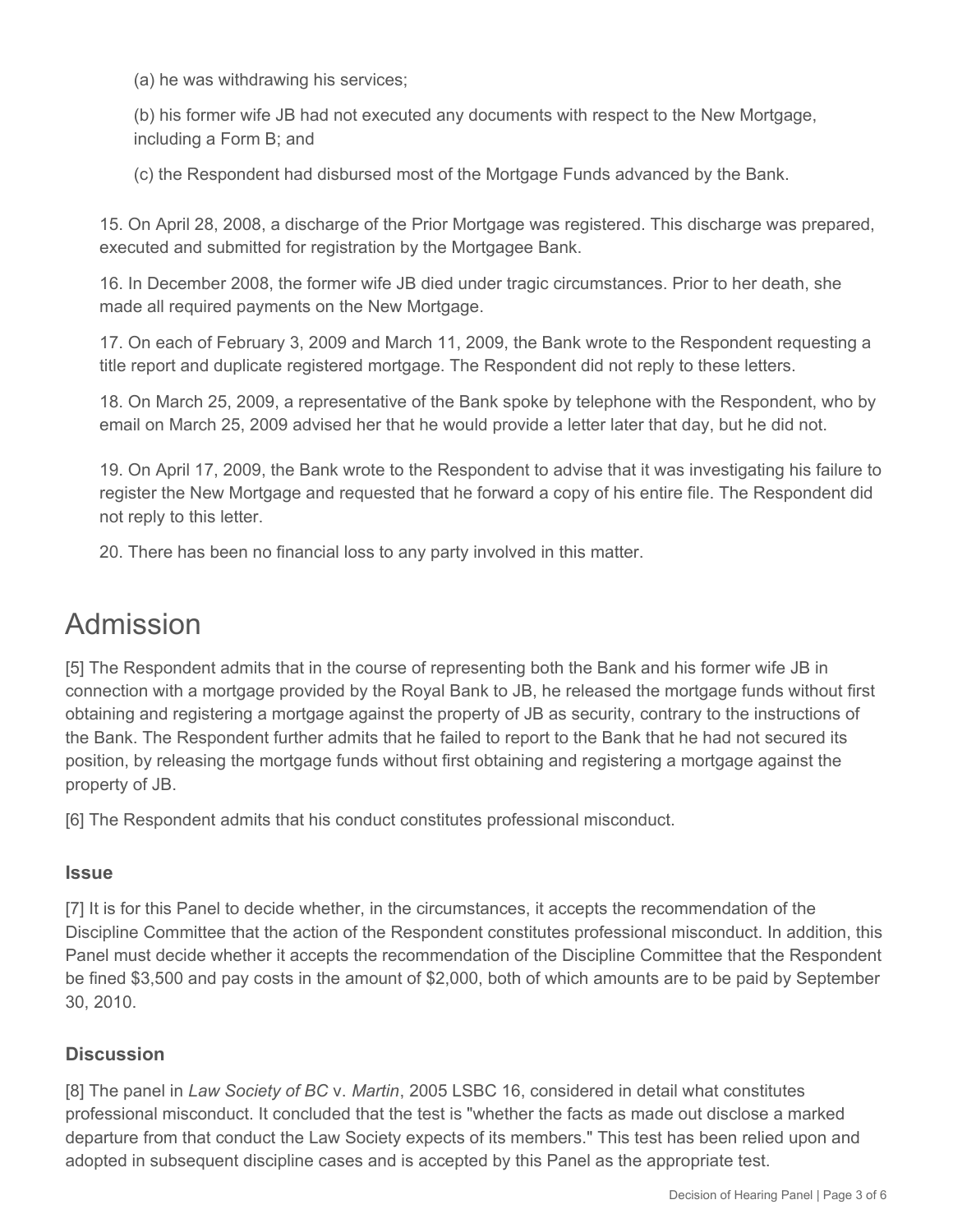[9] In the recent review decision of *Re: Lawyer 10*, 2010 LSBC 02, the review panel further articulated the applicable test for professional misconduct established in *Martin* by stating at paragraph 31 that:

The formulation of the marked departure test developed in *Hops* and *Martin* is complete only if one adds the factor that the conduct must be culpable or blameworthy. Both decisions made findings that the conduct in question was a marked departure from the norm and that the member was culpable.

[10] In this case the Respondent failed to complete his obligations to his client the Bank, or even to advise it that he was withdrawing his services in circumstances in which he had disbursed the Mortgage Proceeds but not taken any steps to secure the Bank's interests.

[11] The mortgage instructions sent to the Respondent on March 6, 2008 set out the Bank's expectation that the Respondent was acting on its behalf to prepare and register the mortgage:

We confirm our engagement of your services for the preparation and registration of the following mortgage ... (the "Mortgage"), as indicated by the X:

 $X$  a first mortgage in accordance with the attached Approval of Mortgage and Cost of Borrowing Disclosure Statement ...

[12] The Respondent received the Mortgage Proceeds of \$304,900 four days later, on March 10, 2008. He disbursed \$195,941.34 of the Mortgage Proceeds on March 13 and 14, 2008, and paid \$85,821.38 back to the Bank to pay out the outstanding amount of his former wife JB's Prior Mortgage.

[13] However, the Respondent then ceased to act in the matter because of difficulties with his former wife JB. However, he did not advise the Bank that he was withdrawing his services, that the former wife JB had not executed any documents with respect to the Mortgage, or that he had disbursed the Mortgage Proceeds.

[14] Chapter 3 of the *Professional Conduct Handbook* sets out the standards of service of a lawyer. Rule 2 requires a lawyer to be "satisfied that he or she has the ability and capacity to deal adequately with any legal matters to be undertaken." Rule 3 requires a lawyer to keep the client reasonably informed, answer reasonable requests from the client for information, do the work in hand in a prompt manner so that its value to the client is not diminished or lost, and disclose all relevant information to the client.

[15] In this case, the Respondent failed to take any step to protect the legal position and interest of his client the Bank, even the relatively simple step of advising that he was withdrawing and the Bank would have to take steps to protect its own interests. The Respondent then compounded this abandonment of his client's interests by failing to respond to letters from the Bank dated February 3, 2009, March 11, 2009 and April 17, 2009.

[16] The case law shows that a failure to provide a reasonable quality of service to a client constitutes professional misconduct: *Law Society of BC v. Plested*, 2007 LSBC 45, *Law Society of BC v. Rai*, 2005 LSBC 37 and *Law Society of BC v. Williamson*, 2005 LSBC 04 and 2005 LSBC 19. In this case, the Respondent failed to provide any service to his client, the Bank, which is a marked departure from the standard expected of lawyers, and conduct for which the Respondent is culpable.

[17] The factors to be considered in assessing penalty are set out in the 1999 decision in *Law Society of BC v. Ogilvie*, [1999] LSBC 17, as follows:

(a) the nature and gravity of the conduct proven;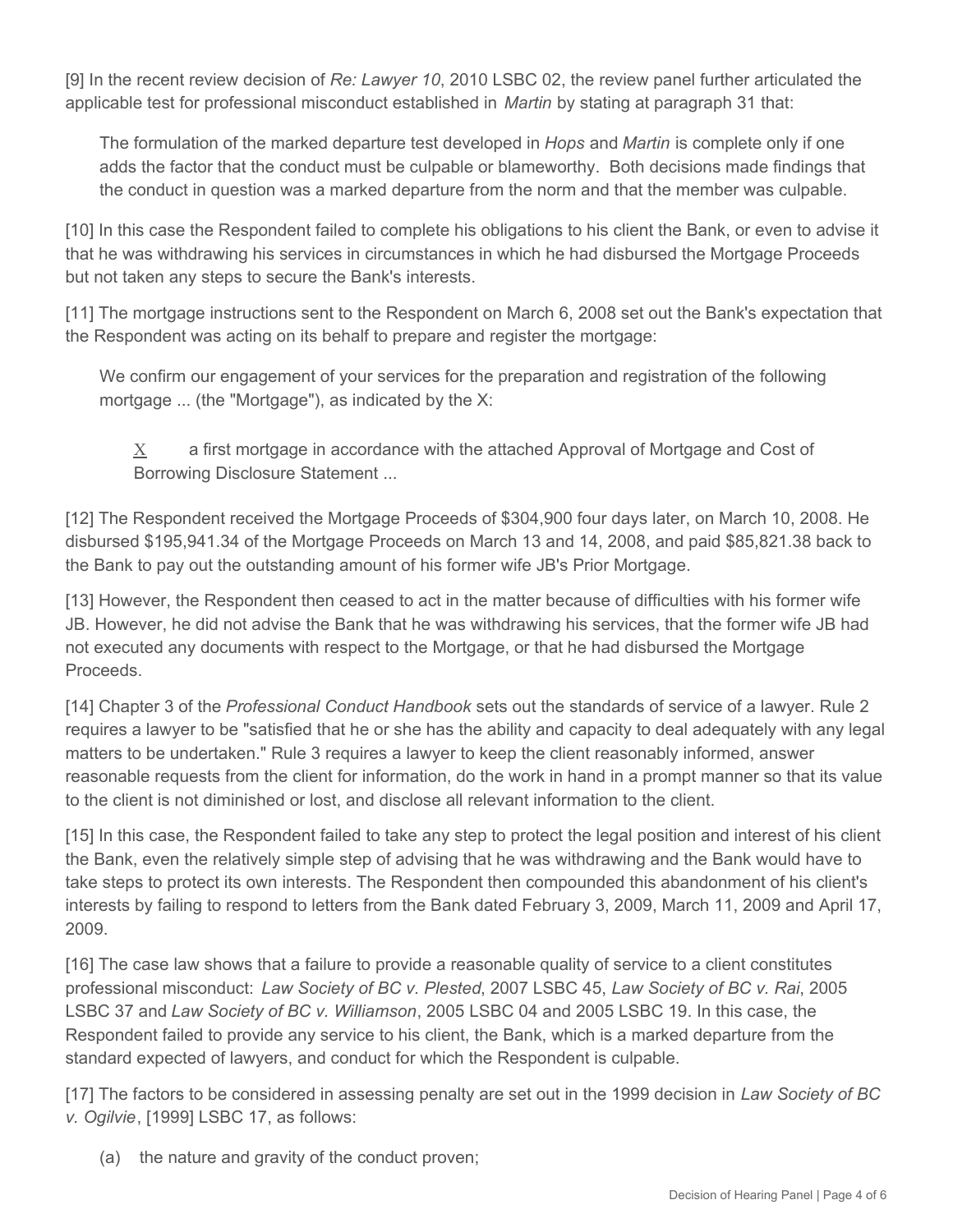- (b) the age and experience of the respondent;
- (c) the previous character of the respondent, including details of prior discipline;

(d) the impact upon the victim;

(e) the advantage gained, or to be gained, by the respondent;

(f) the number of times the offending conduct occurred;

(g) whether the respondent has acknowledged the misconduct and taken steps to disclose and redress the wrong and the presence or absence of other mitigating circumstances;

(h) the possibility of remediating or rehabilitating the respondent;

(i) the impact upon the respondent of criminal or other sanctions or penalties;

(j) the impact of the proposed penalty on the respondent;

(k) the need for specific and general deterrence;

(l) the need to ensure the public's confidence in the integrity of the profession; and

(m) the range of penalties imposed in similar cases.

[18] The misconduct in this case ultimately caused no financial harm, but did create a significant risk of harm for one of the Respondent's clients. The Respondent abandoned his client the Bank and the obligations he owed to it as its solicitor, which conduct may undermine the confidence of the Bank in the integrity of the profession.

[19] Further, there was a continuing nature to the misconduct as, when the Bank attempted to communicate with the Respondent in the early part of 2009, the Respondent did not respond to its letters. However, the Respondent did not receive any gain or benefit from his misconduct.

[20] The Respondent has been a lawyer in British Columbia for 25 years, and approximately nine years prior to that in Alberta.

[21] This citation is his first disciplinary hearing.

[22] The Respondent recognizes that he should not have acted for his former wife JB, but did so out of a sense of loyalty to his son to allow for the purchase of the condominium to proceed.

[23] Furthermore, there is little likelihood of any reoccurrence as he did not practise in the area of real estate law. His involvement was unique to the circumstances and therefore there is no need to deter him. The public humiliation of this matter being published is significant enough deterrence.

[24] The Respondent's Professional Conduct Record consists of two Conduct Reviews in 1993 and 2006, and a referral to the Practice Standards Committee in 2006.

[25] The Respondent's Professional Conduct Record is an aggravating factor.

[26] The case law shows that on a first citation for failing to perform legal services, a "small" fine is the appropriate disciplinary response.

[27] The case that is most similar to this matter is *Law Society of BC v. Rai,* 2005 LSBC 37, in which the respondent acted for a mortgagee and disbursed the funds without ensuring he could comply with the